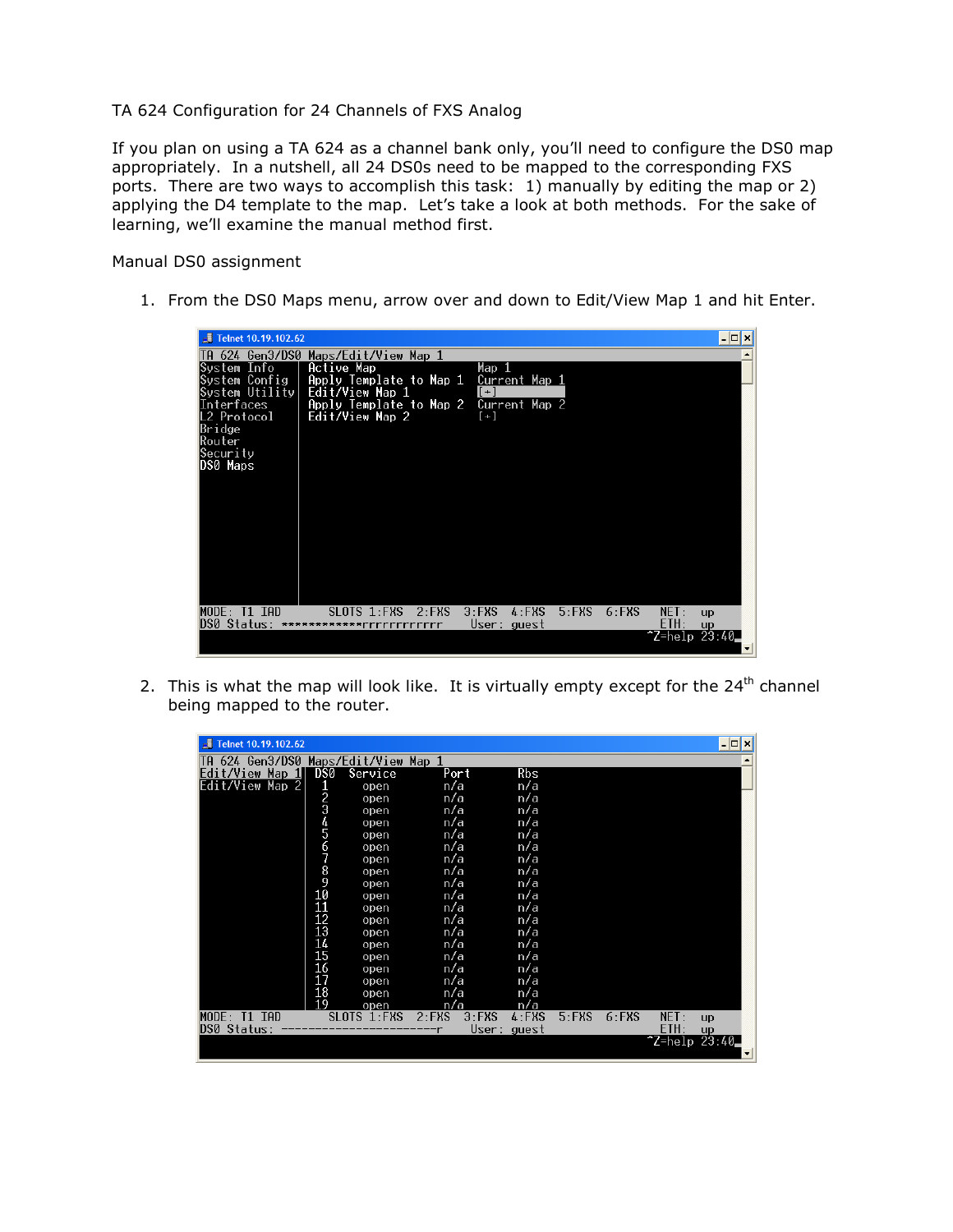3. Arrow over to the Service column for the first DS0 and hit Enter. You'll see a little option box pop up giving you the available choices. Select FXS and hit Enter.

| Telnet 10.19.102.62                             |                 |             |                      |                |          |          |       | – <b> </b> □ ×           |
|-------------------------------------------------|-----------------|-------------|----------------------|----------------|----------|----------|-------|--------------------------|
| TA 624 Gen3/DS0 Maps/Edit/View Map 1[1]/Service |                 |             |                      |                |          |          |       |                          |
| Map 1<br>Edit/View                              | DS0             | Service     | Port                 | Rbs            |          |          |       |                          |
| Edit/View<br>$Map$ 2                            |                 | open        | n/a                  | n/a            |          |          |       |                          |
|                                                 | 294567890       | open        | n/a                  | n/a            |          |          |       |                          |
|                                                 |                 | open        | n/a                  | n/a            |          |          |       |                          |
|                                                 |                 | open        | n/a                  | n/a            |          |          |       |                          |
|                                                 |                 | open        | n/a                  | n/a            |          |          |       |                          |
|                                                 |                 | open        | n/a                  | n/a            |          |          |       |                          |
|                                                 |                 | open        |                      | n/a            |          |          |       |                          |
|                                                 |                 | open        | Service-             | n/a            |          |          |       |                          |
|                                                 |                 | open        | open<br>FXS          | n/a            |          |          |       |                          |
|                                                 |                 | open        |                      | n/a            |          |          |       |                          |
|                                                 | 11              | open        | TA IAD               | n/a            |          |          |       |                          |
|                                                 | 12              | open        |                      | n/a            |          |          |       |                          |
|                                                 | $\overline{13}$ | open        | n/a                  | n/a            |          |          |       |                          |
|                                                 | 14              | open        | n/a                  | n/a            |          |          |       |                          |
|                                                 | 15              | open        | n/a                  | n/a            |          |          |       |                          |
|                                                 | 16              | open        | n/a                  | n/a            |          |          |       |                          |
|                                                 | 17              | open        | n/a                  | n/a            |          |          |       |                          |
|                                                 | 18              | open        | n/a                  | n/a            |          |          |       |                          |
|                                                 | 19              | open        | n/a                  | n/a            |          |          |       |                          |
| MODE: T1 IAD                                    |                 | SLOTS 1:FXS | $2:$ FXS<br>$3:$ FXS | $4:$ FXS       | $5:$ FXS | $6:$ FXS | NET:  | up                       |
| DS0 Status:                                     |                 |             |                      | User:<br>guest |          |          | ETH:  | up                       |
|                                                 |                 |             |                      |                |          |          | 25:41 | $\overline{\phantom{a}}$ |

4. Arrow over to the Port column for the first DS0 and hit Enter. For a basic configuration, you'll most likely want to align DS0 numbers with Port numbers. Select 1 and hit Enter.

| Telnet 10.19.102.62        |                  |                              |               |           |                 |          |          |                  |    | $ \Box$ $\times$ |
|----------------------------|------------------|------------------------------|---------------|-----------|-----------------|----------|----------|------------------|----|------------------|
| 624 Gen3/DS0<br>īА         |                  | Maps/Edit/View Map 1[1]/Port |               |           |                 |          |          |                  |    |                  |
| Edit/View Map 1            | DS0              | Service                      |               | Port      | Rbs             |          |          |                  |    |                  |
| Edit/View Map 2            | 1                | FXS                          |               |           | n/a             |          |          |                  |    |                  |
|                            | 2<br>3<br>4<br>5 | open                         |               | Port-     | n/a             |          |          |                  |    |                  |
|                            |                  | open                         |               | unssigned | n/a             |          |          |                  |    |                  |
|                            |                  | open                         |               |           | n/a             |          |          |                  |    |                  |
|                            |                  | open                         |               |           | n/a             |          |          |                  |    |                  |
|                            |                  | open                         |               |           | n/a             |          |          |                  |    |                  |
|                            | 6789             | open                         | 1234567       |           | n/a             |          |          |                  |    |                  |
|                            |                  | open                         |               |           | n/a             |          |          |                  |    |                  |
|                            |                  | open                         |               |           | n/a             |          |          |                  |    |                  |
|                            | 10               | open                         |               |           | n/a             |          |          |                  |    |                  |
|                            | 11               | open                         | $\frac{8}{9}$ |           | n/a             |          |          |                  |    |                  |
|                            | 12               | open                         |               |           | n/a             |          |          |                  |    |                  |
|                            | 13               | open                         | 10            |           | n/a             |          |          |                  |    |                  |
|                            | 14               | open                         | 11            |           | n/a             |          |          |                  |    |                  |
|                            | 15               | open                         | 12            |           | n/a             |          |          |                  |    |                  |
|                            | 16               | open                         | 13            |           | n/a             |          |          |                  |    |                  |
|                            | 17               | open                         | 14            |           | n/a             |          |          |                  |    |                  |
|                            | 18<br>19         | open                         | 15            |           | n/a             |          |          |                  |    |                  |
| MODE:<br>TAD<br>T1         |                  | open<br>SLOTS 1:FXS          | $2:$ FXS      | $3:$ FXS  | n/a<br>$4:$ FXS | $5:$ FXS | $6:$ FXS | NET:             |    |                  |
| Status:<br>D <sub>50</sub> |                  |                              |               | User:     | guest           |          |          | ETH:             | up |                  |
|                            |                  |                              |               |           |                 |          |          | $7$ Z=help 23:41 | up |                  |
|                            |                  |                              |               |           |                 |          |          |                  |    | デ                |